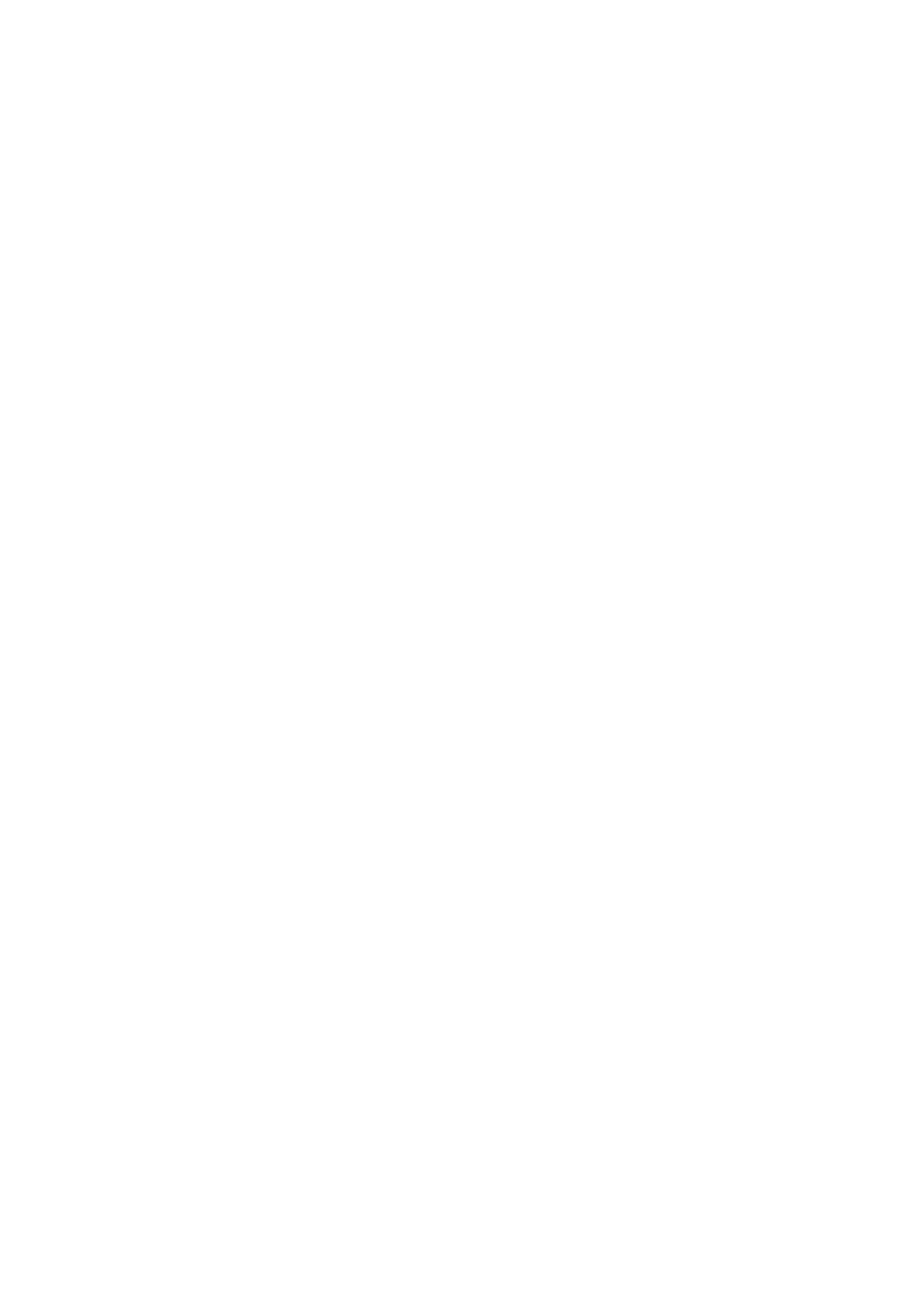Borough Council of King's Lynn & **West Norfolk** 



#### **King's Court, Chapel Street, King's Lynn, Norfolk, PE30 1EX Telephone: 01553 616200**

25 November 2021

Dear Member

#### **Member Major Projects Board**

You are invited to attend a meeting of the above-mentioned Board which will be held on **Friday, 3rd December, 2021 at 11.00 am** in the **Assembly Room, Town Hall, Saturday Market Place, King's Lynn PE30 5DQ** to discuss the business shown below.

Yours sincerely

Chief Executive

#### **AGENDA**

#### **1. Apologies**

- **2. Minutes of the Previous Meeting** (Pages 5 11)
- **3. Declarations of Interest**

#### **4. Urgent Business under Standing Order 7**

To consider any business which, by reason of special circumstances, the Chair proposed to accept as urgent under Section 100(b)(4)(b) of the Local Government Act 1972.

#### **5. Members Present Pursuant to Standing Order 34**

Members wishing to speak pursuant to Standing Order 34 should inform the Chair of their intention to do so and on what items they wish to be heard before a decision is taken.

#### **6. Chair's Correspondence (if any)**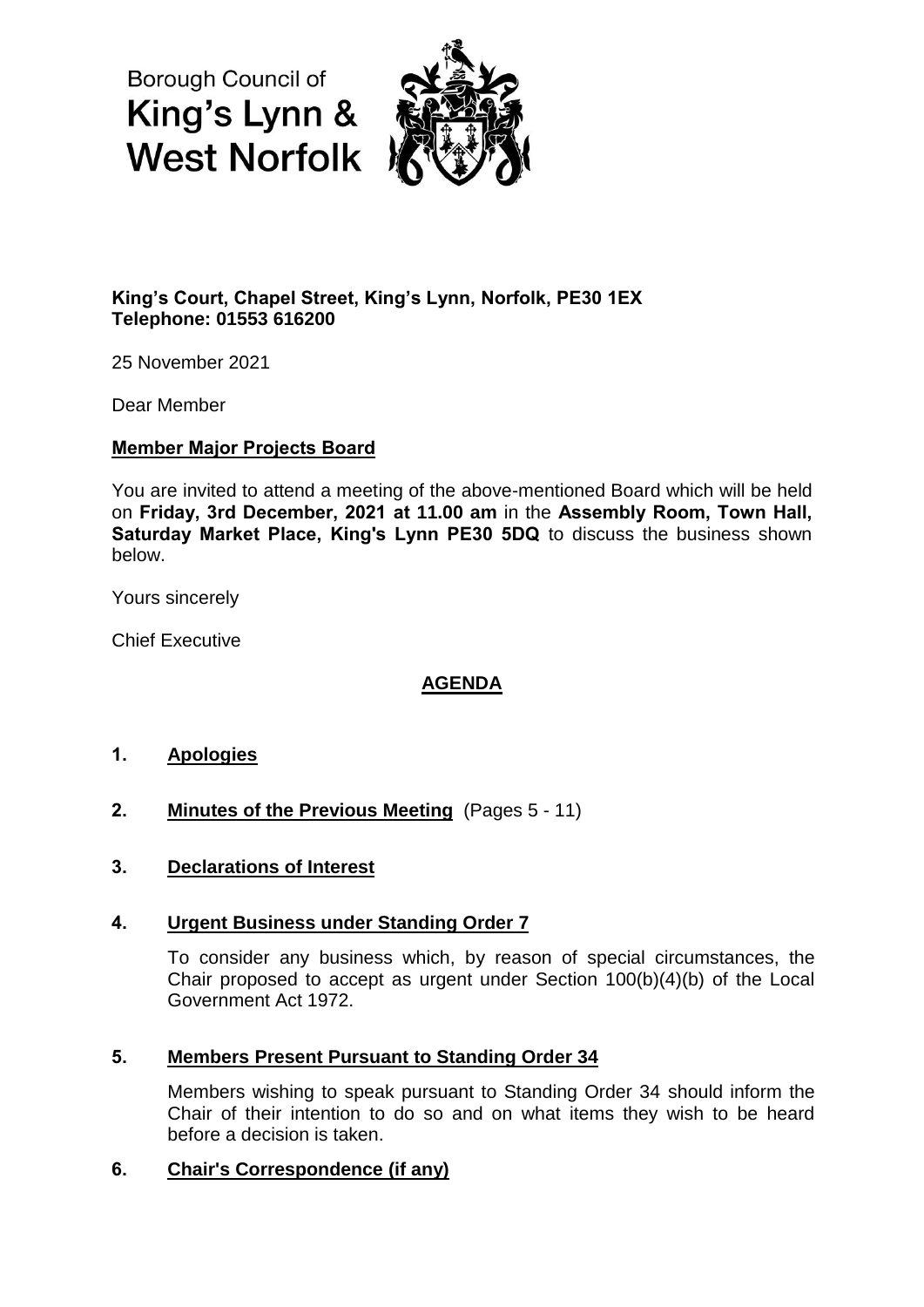#### **7. List of Projects** (Pages 12 - 14)

#### **8. Way Forward - Discussion on monitoring arrangements of the Member Major Projects Board**

#### **9. Date of Next Meeting**

Date to be advised.

#### **10. Exclusion of Press and Public**

To consider passing the following resolution:

"That under Section 100(A)(4) of the Local Government Act, 1972, the press and public be excluded from the meeting for the following item of business on the grounds that it involves the likely disclosure of exempt information as defined in Part 1 of Schedule 12A to the Act".

#### **11. For information only: Minutes from the Officer Major Projects Board**

To receive the minutes from the Officer Major Projects Board deferred from the previous meeting.

- **12. Officer Major Projects Board 19 July 2021** (Pages 15 21)
- **13. Officer Major Projects Board 16 August 2021** (Pages 22 25)
- **14. Officer Major Projects Board 16 September 2021** (Pages 26 30)
- **15. Officer Major Projects Board 20 October 2021** (Pages 31 36)

To:

**Member Major Projects Board:** Councillors R Blunt, S Dark, A Dickinson, C Joyce, G Middleton, T Parish and A Ryves

#### **Officers:**

Alexa Baker, Monitoring Officer Vanessa Dunmall, Performance and Information Officer Lorraine Gore, Chief Executive Matthew Henry, Assistant Director, Property and Projects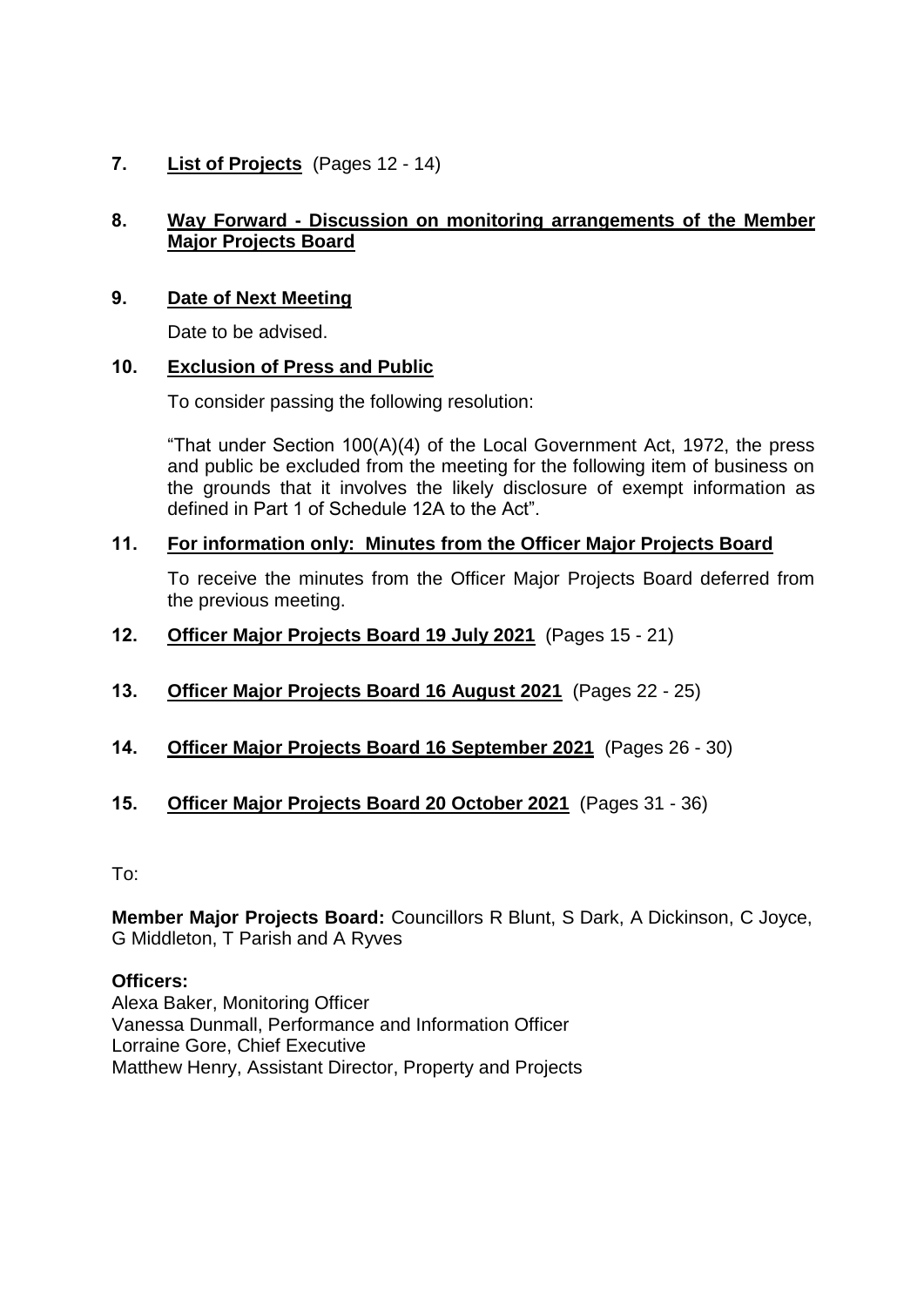#### **MEMBER MAJOR PROJECTS BOARD**

#### **Minutes from the Meeting of the Member Major Projects Board held on Wednesday, 10th November, 2021 at 2.00 pm in the Assembly Room, Town Hall, Saturday Market Place, King's Lynn PE30 5DQ**

**PRESENT:** Councillor S Dark (Chair) Councillors R Blunt (substitute for Councillor Mrs A Dickinson), M de Whalley (substitute for Councillor T Parish), C Joyce, J Lowe, G Middleton (substitute for Councillor Mrs J Collingham) and J Rust (substitute for Councillor A Ryves)

#### **Under Standing Order 34:**

Councillor A Kemp Councillor C Morley (via Zoom) Councillor T Parish (via Zoom)

#### **Officers:**

Alexa Baker Vanessa Dunmall, Performance and Efficiency Manager Lorraine Gore, Chief Executive Geoff Hall, Executive Director, Development and Environment Matthew Henry, Assistant Director, Property and Projects/Management Team Representative Wendy Vincent, Democratic Services Officer

#### 1 **APOLOGIES FOR ABSENCE**

Apologies for absence were received from Councillors Mrs J Collingham, Mrs A Dickinson and A Ryves.

#### 2 **MINUTES OF THE PREVIOUS MEETING**

The minutes of the meeting held on 29 July 2021 were agreed as a correct record.

#### 3 **DECLARATIONS OF INTEREST**

There were no declarations of interest.

#### 4 **MEMBERS PURSUANT TO STANDING ORDER 34**

Councillors C Morley and T Parish were present under Standing Order 34.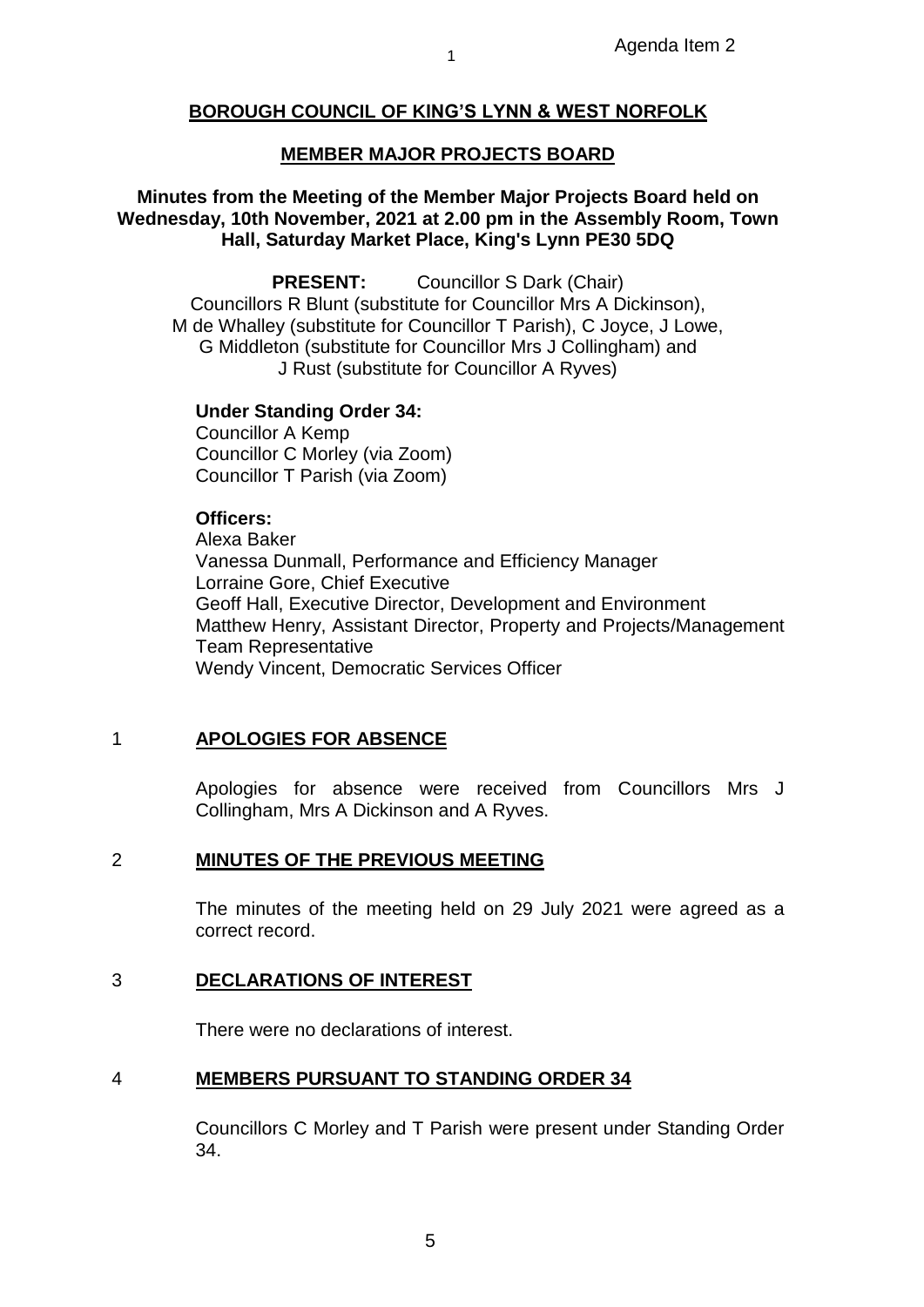#### 5 **CABINET REPORT: MEMBER MAJOR PROJECTS BOARD - REVIEW OF TERMS OF REFERENCE**

#### [Click here to view the recording of this item on You Tube](https://youtu.be/h4mpQ16i0VM?t=439)

The Assistant Director, Property and Projects presented the report circulated with the Agenda and reminded the Board that the Council set up a Member Major Projects Board (MMPB) during 2019 to provide more formal over-sight and monitoring of the delivery of the Council's major projects and the programme of major projects.

It was highlighted that the operation and effectiveness of the Board had been hampered particularly by the Covid-19 Pandemic, with many projects being stalled or delayed and Board meetings being cancelled.

The Board was informed that the Council's Cabinet recognised the important role projects had in helping to deliver its aims and objectives and wanted to ensure that these projects were delivered successfully and in an appropriate way. Cabinet considered that a Project Board comprising a broad spectrum of Members/Councillors would help to provide greater over-sight and management of the Council's programme of major projects.

The report sought to provide a greater degree of clarity in respect of the role of the MMPB and particularly its relationship with other existing Panels and Committees within the council. Clarity was provided that the MMPB was a sub-committee of Cabinet. To this end revised Terms of Reference for the Member Major Projects Board were set out within the report.

The Assistant Director, Property and Projects referred to the comments made regarding the potential conflict with the scrutiny functions of other panels/committees at the July 2021 and outlined the reasons why it was necessary to re-draft the Terms of Reference. Reference was made to the appendix setting out the projects and how these would be placed on the MMPB work programme.

The Chair invited those Councillors attending under Standing Order 34 to address the Board.

Councillor Kemp addressed the Board under Standing Order 34 and commented that the Board was set up to look at risks of projects whether that was financial, environmental, social and others and to review lessons learnt following KLIC. Councillor Kemp stated that looking at risk was different from decision making and scrutiny.

Councillor Parish addressed the Board under Standing Order 34 in relation to the MMPB being a sub-committee of Cabinet, the decision making process and the role of the opposition members on the MMPB. Councillor Parish outlined the benefits, independent and valuable role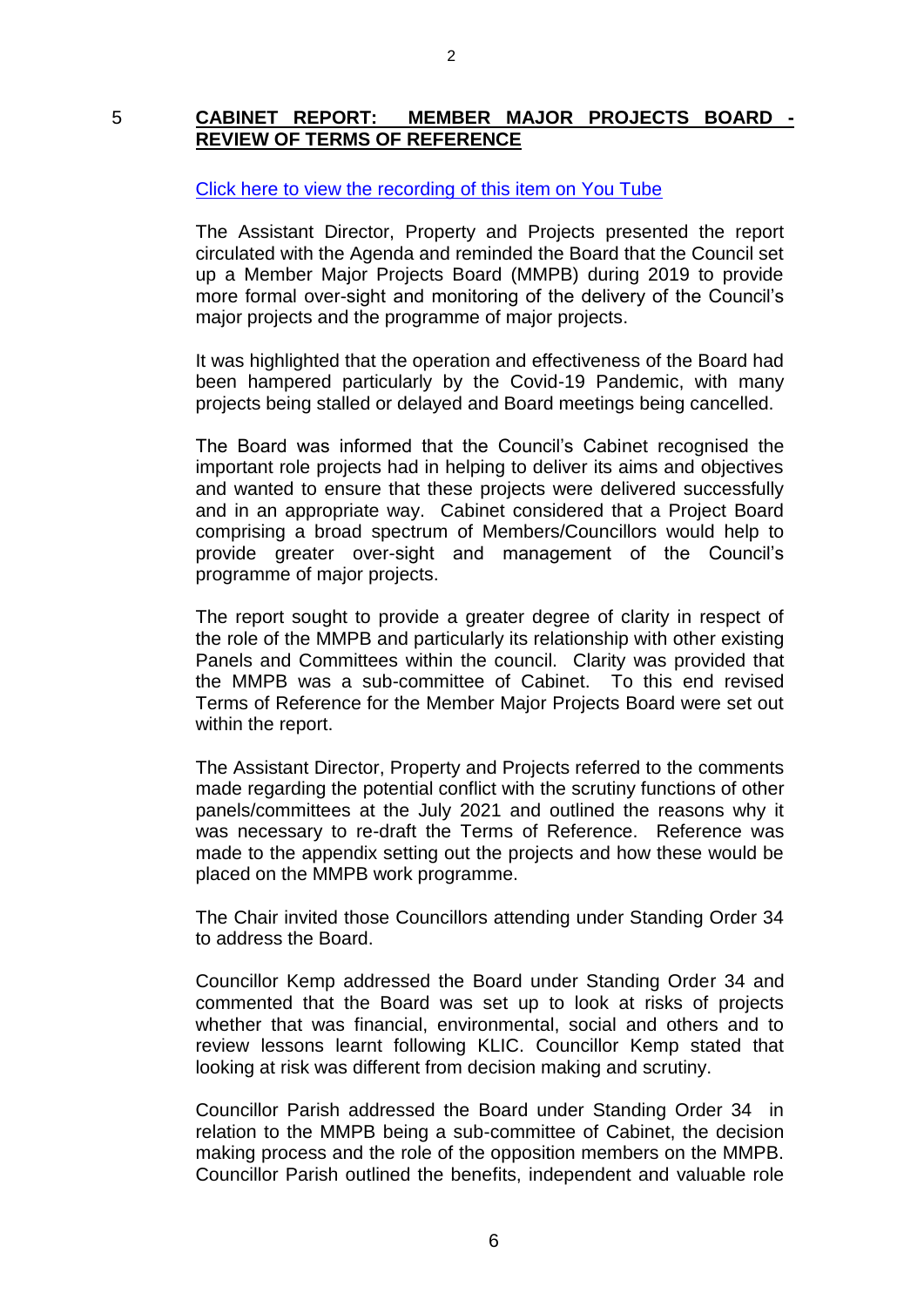of the Chairs of the Regeneration and Development and the Audit Committee being on the MMPB and added that they, in his opinion, should remain on the Board.

Councillor Morley addressed the Board under Standing Order 34 in relation to paragraph 2 of the Terms of Reference setting out the aims of the MMPB. Councillor Morley added that he felt the reporting function and aims, particularly relating to governance required strengthening and asked how the reporting module would be transmitted to the relevant scrutiny panels to enable them to monitor projects. Councillor Morley asked if section 2.2 could be looked at to consider the points he had raised.

Councillor Joyce referred to 2.1(a) and asked if there should be a specific figure defining a "major project" and that would be a matter for Cabinet to decide.

Councillor Joyce referred to 2.1 (b) operate on behalf of the Cabinet, to provide assurance that the council's major projects programme is run in accordance with the Officer Major Projects Board Terms of Reference and commented that if the words operate on behalf of the Cabinet could be deleted this would be acceptable.

In response, the Leader explained that he was happy to discuss the above proposed wording outside of the meeting in consultation with the Monitoring Officer and undertook to revise the proposed wording as set out above.

Councillor Rust commented that she felt the terms of reference as set out were woolly and did not give the lay outsider anything concrete and how robust it was. Councillor Rust added that this was set up to achieve something, but she felt it was a box ticking exercise and that proposed changes looked like Cabinet wanted to mark their own homework. Councillor Rust concluded by commenting that she was uncomfortable with the proposed changes could not support them.

The Chair responded to the comments made by Councillors Parish and Rust and outlined the purpose of the MMPB and the role and importance of the Scrutiny Panels. The Chair reaffirmed that the MMPB was a sub-committee of Cabinet.

Councillor Blunt addressed the Board in relation to the definition of a major project not just being in relation to money but resources, impact, etc and there was more than one definition and through the process officers would determine the definition and this could then be debated before it became a major project. Councillor Blunt commented that the Council needed to think about processes going forward and one of the key issues was to ensure the MMPB focused on risk and looked at each of the key indicators for each project to focus on. Councillor Blunt added that in his view it would be necessary to look at time, speed of delivery, capital and revenue implications, actual project definitions,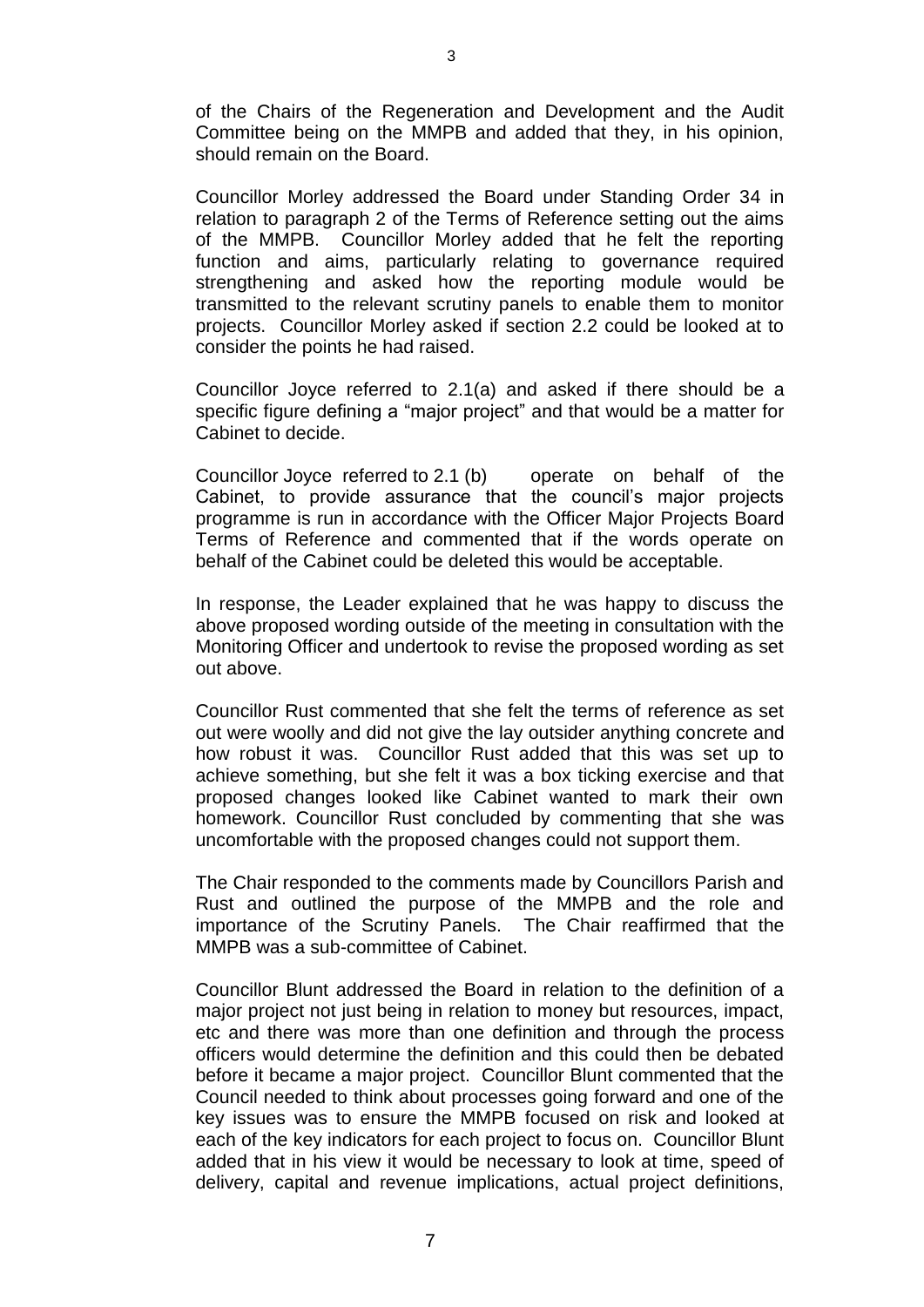resources and review them. Councillor Blunt commented that he hoped that all project documents presented to MMPB would enable the Board to review risks and identify if any projects being monitored on a RAG (Red, Amber, Green) rating moved into red or amber zones this would then require action and Opposition Members could ensure that reviews were completed.

Councillor de Whalley commented that the MMPB gave a more holistic approach to projects as opposed to panels where a specific project was debated in more detail. Councillor de Whalley agreed with the comments made by his fellow Independent Councillors that having the Chairs of the Regeneration and Development Panel and Audit Committee allowed a different perspective and helped Members to keep abreast of the whole picture and to bring any key issues back to panels. Councillor de Whalley also referred to the proposed membership of the MMPB.

The Assistant Director, Property and Projects responded to questions and comments relating to the definition of a major project,, the importance of the programme of projects providing an holistic view of what the organisation was facing, for example, financing, staff resources, etc. The development and scrutiny function of the panels and the link to the MMPB. In relation to the Terms of Reference, the Assistant Director advised that they had not changed much since 2019, but it was felt that the MMPB conflicted with the role, particularly the scrutiny function of the Panels and that it was important this was resolved first in order to to set up a system that worked properly.

The Monitoring Officer outlined the reason for the recommendation within the report and confirmed that the Chairs of the Audit Committee and Regeneration and Development Panel would need to come off the MMPB. This was because within their own respective panels they had terms of reference which involved scrutinising or auditing and potentially applying that function to the activities of the MMPB if the respective Chairs of the Audit Committee and Regeneration and Development Panels were on the MMPB they would therefore be marking their own homework. If issues were referred to their respective Panels if they had been involved in decision making on MMPB. Removing the Chairs mentioned above from the MMPB wold prevent conflict and support the correct operation of the panels.

Councillor Middleton stated that when issues were found with a previous major project, and gave KLIC as an example, everyone agreed that something like the MMPB needed to be set up in order for Councillors to keep a closer look on the decisions that the Council had made for its ongoing projects. Councillor Middleton outlined the arrangements in place prior to the MMPB being set up and this now provided Councillors with an overview of projects. The MMPB would look at how the projects were being progressed in line with certain criteria and if necessary, for example, a project was over budget or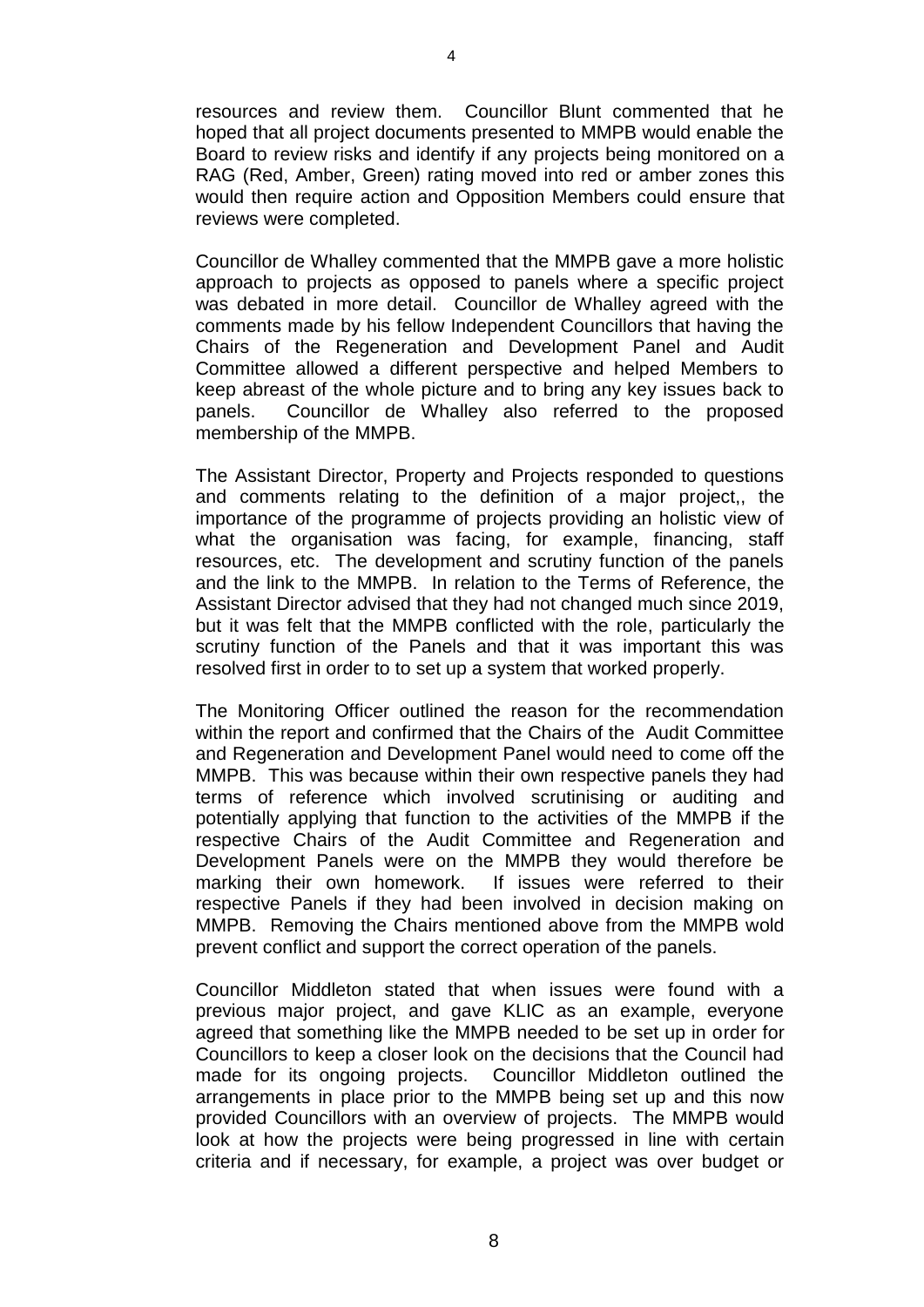time then there would be an opportunity for the relevant panel to scrutinise the project.

In response to questions from Councillor Middleton on the role of the members of the MMPB having a conflict of interest if they were also a member of other panels, the Monitoring Officer explained that this would be in a position of conflict. The overall position of Members on the MMPB was that they were a sub-committee of Cabinet and therefore part of the decision making process. If the matter then went to a scrutiny panel or to Audit, the MMPB members would not want to be in a position of conflict. If a MMPB member found themselves in that situation they would then need to think what that meant, take advice and if necessary organise a substitute.

Councillor Joyce concurred with the comments made by Councillor Blunt with regard to impact.

Councillor Joyce further commented on scrutiny and potential stage conflict all sorts of ways and stated that he did not disagreed with the Monitoring Officer, but added that it was also the situation that any member of council can place any item on any panel agenda to be scrutinised if it was within that panel's remit and added that there was a clear potential for risk that covered all Councillors and to stop a Member going onto MMPB because they were a Member or Chair of a scrutiny panel might be a bridge too far.

In response to the comments and questions raised by Councillor Joyce, the Assistant Director, Property and Projects explained that the reason for removing the Chairs of the Regeneration and Development Panel and the Audit Committee was actually to protect the governance arrangements and the scrutiny function of the panel and Audit Committee.

At the invitation of the Chair, Councillor Morley addressed the Board with regard to the membership of the Board, performance reports presented to MMPB, comments made by Councillor Blunt, performance management tools and relevant data being produced for the MMPB and scrutiny panels in a constructive and equitable manner on progress on projects.

In response to comments made by Councillor Morley, the Assistant Director, Property and Projects explained that it would be necessary to redesign the process of reporting into the MMPB so that Members knew what they were looking at and why. This process redesign would then form part of the work programme for the MMPB and it could be that the Board identified specific projects from the Cabinet confirmed major projects list and that the relevant project lead officer be invited to attend the MMPB to provide a briefing on that specific project to enable monitoring to be undertaken thereafter. The briefing would include and identify the relevant project desired outputs and outcomes, timelines and budget estimates.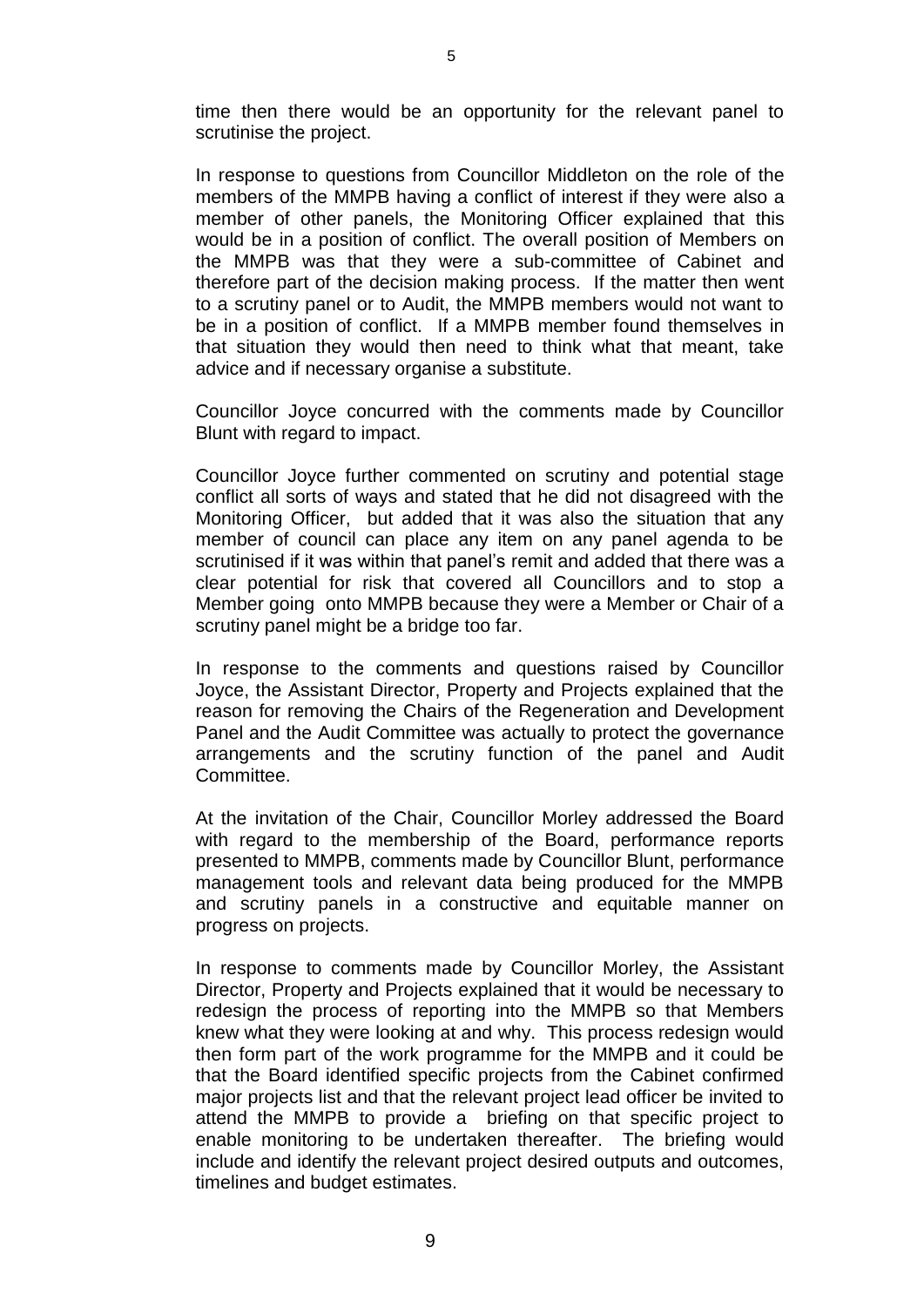The Chair responded to the questions raised by Councillor Morley.

The Chair responded to the comments made by Councillor Parish in relation to the membership of the MMPB and panels and opposition members, particularly the Independent Group in relation to substitutes.

Councillor Joyce commented that the MMPB was a Cabinet sub-group and it was the decision of the Cabinet who it wished to be represented on the Board and added that perhaps Cabinet could reconsider the position with regarding to the role of the scrutiny panels and comments made by Councillor Parish.

The Chair therefore pr0posed the amended recommendation:

- 1) 2.1 (b) be amended to read: to provide assurance that the council's major projects programme is run in accordance with the Officer Major Projects Board Terms of Reference.
- 2) Advice be sought from the Monitoring Officer regarding the membership of the MMPB and the questions raised regarding Members of the Scrutiny Panels being also representatives on the MMPB.

The Board agreed the above amended recommendation.

Councillor Rust did not vote on the recommendation set out below.

Councillor de Whalley was against the recommendation as set out below.

**RESOLVED:** That the Member Major Projects Board recommended that Cabinet noted the content of the report and approve the revised Terms of Reference for the Member Major Projects Board, subject to the following additional recommendations which were agreed by the Board:

- 1) 2.1 (b) be amended to read: to provide assurance that the council's major projects programme is run in accordance with the Officer Major Projects Board Terms of Reference.
- 2) Advice be sought from the Monitoring Officer regarding the membership of the MMPB and the questions raised regarding Members of the Scrutiny Panels being also representatives on the MMPB.

#### 6 **DATE OF NEXT MEETING**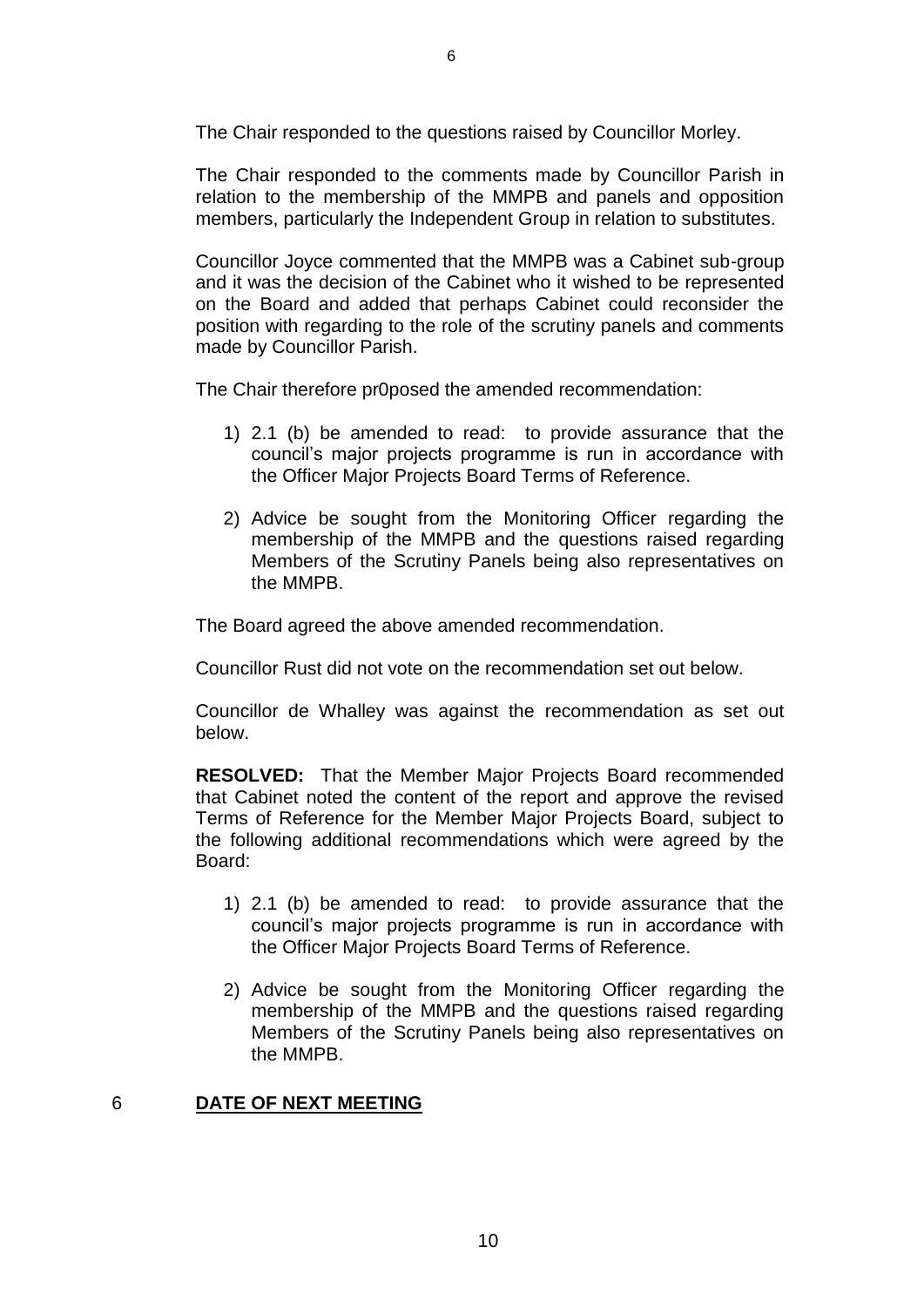The next meeting of the Member Major Projects Board would take place on 3 December 2021, 11.00 am in the Assembly Room, Town Hall, Saturday Market Place, King's Lynn.

#### 7 **EXCLUSION OF PRESS AND PUBLIC**

[Click here to view the recording of this item on You Tube](https://youtu.be/h4mpQ16i0VM?t=3708)

**RESOLVED:** That under Section 100(A)(4) of the Local Government Act, 1972, the press and public be excluded from the meeting for the following item of business on the grounds that it involves the likely disclosure of exempt information as defined in Part 1 of Schedule 12A to the Act.

#### 8 **FOR INFORMATION ONLY: AGENDAS FROM THE OFFICER PROJECT BOARD MEETINGS**

**RESOLVED:** That this item be deferred to the next meeting.

#### 9 **OFFICER MAJOR PROJECTS BOARD MEETING - 19 JULY 2021**

- 10 **OFFICER MAJOR PROJECTS BOARD MEETING 16 AUGUST 2021**
- 11 **OFFICER MAJOR PROJECTS BOARD 16 SEPTEMBER 2021**
- 12 **OFFICER MAJOR PROJECTS BOARD MEETING 20 OCTOBER 2021**

**The meeting closed at 3.13 pm**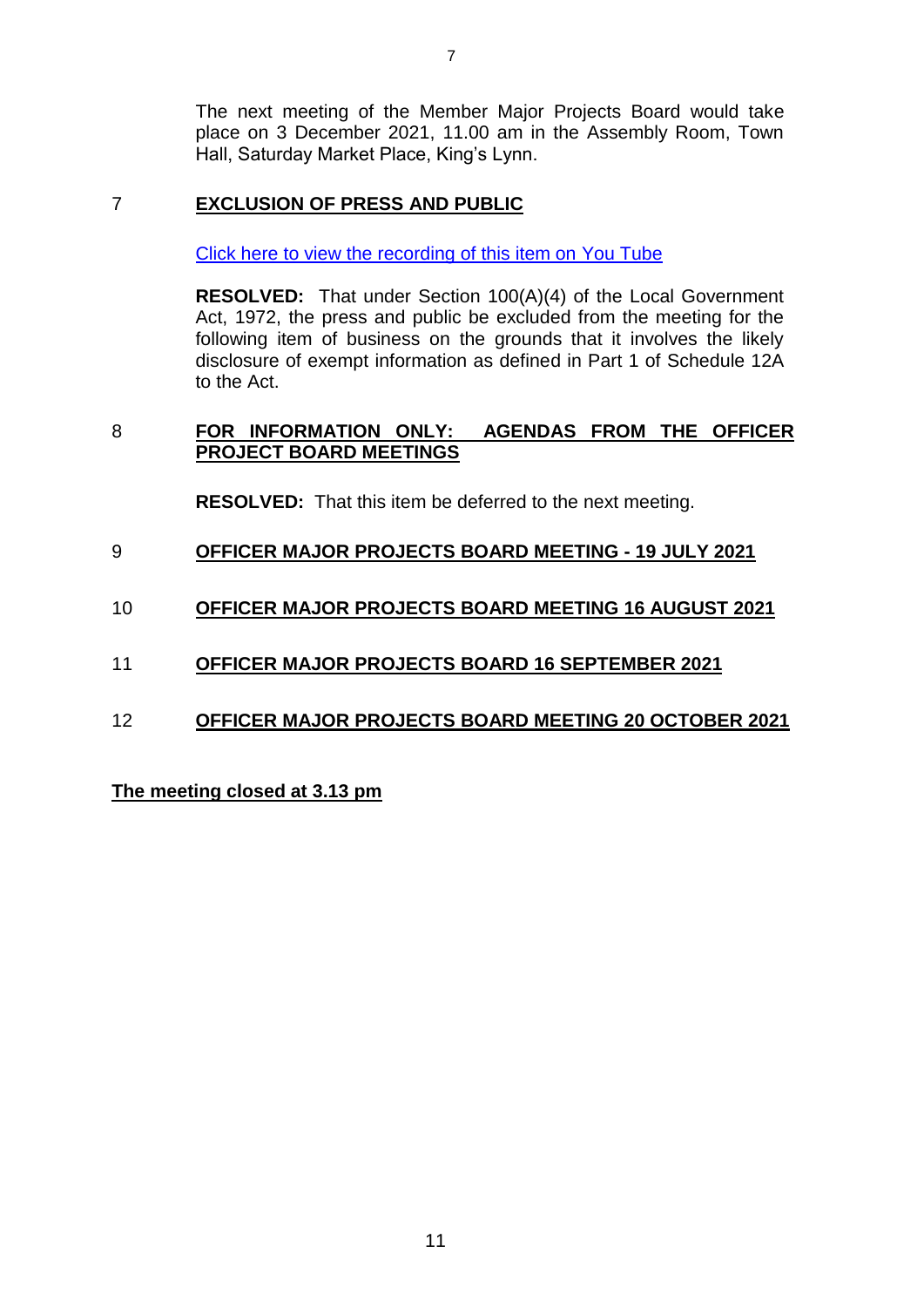### **Major Projects Programme [November 2021]**

| No.            | <b>Heading</b>                             | <b>Scheme</b>                           | <b>Description</b>                                                                                                                                                                         | <b>Strategic fit</b>                                                                                        | <b>Cabinet date(s)</b> | <b>Lead Portfolio</b>         |        |
|----------------|--------------------------------------------|-----------------------------------------|--------------------------------------------------------------------------------------------------------------------------------------------------------------------------------------------|-------------------------------------------------------------------------------------------------------------|------------------------|-------------------------------|--------|
| $\mathbf{1}$   | Carbon<br>Reduction                        | <b>RE:Fit Scheme</b>                    | Phase 1 - energy efficiency schemes - streetlighting to<br>be completed                                                                                                                    | - Part of Climate Change<br>Strategy & Action Plan to                                                       | 21 September<br>2021   | Environment                   | Agenda |
|                | Strategy                                   |                                         | Phase 2 - carbon reduction schemes - funded by grant<br>of £3.8m from Public Sector Decarbonisation Scheme                                                                                 | Cabinet Sept 2021<br>- Grant funding accepted                                                               |                        |                               |        |
|                |                                            |                                         | (PSDS), covers various works over 9 sites.                                                                                                                                                 |                                                                                                             |                        |                               | ltem   |
| $\overline{2}$ | NORA&<br>Enterprise Zone                   | Road<br>infrastructure and<br>utilities | Infrastructure - roads and services. Funded via<br>Business Rates - deal with LEP and other Norfolk LA's<br>via Business Rates scheme. Site commencement<br>anticipated early 2022.        | - Helps deliver strategic<br>employment development<br>land<br>- Contractually committed                    | 24 September<br>2019   | Development &<br>Regeneration |        |
|                |                                            |                                         |                                                                                                                                                                                            |                                                                                                             |                        |                               |        |
| $\mathbf{3}$   | <b>NORA&amp;</b><br><b>Enterprise Zone</b> | Development of<br>spec units            | Phase 1 - Spec Build Units<br>Will deliver 2no. 5,000 sqft. Offices and 2no. 10,000<br>sqft. light industrial units. Earthworks commenced<br>Summer 2021. Main contract to commence Autumn | - Delivery of business<br>premises to accommodate<br>local or other businesses<br>- Contractually committed | 24 September<br>2019   | Development &<br>Regeneration |        |
| $\vec{v}$      |                                            |                                         | 2021. LEP Funding Agreement in place.                                                                                                                                                      |                                                                                                             |                        |                               |        |
|                |                                            |                                         | Phase 2 - Spec Build Units<br>2no. 10,000 sqft. light industrial units - subject to LEP<br>funding (TBC). Out to tender Autumn 2021.                                                       |                                                                                                             |                        |                               |        |
| 4              | <b>Major Housing</b>                       | NORA 4                                  | Mixed tenure scheme total 105 dwellings.<br>First units on this development being delivered<br>December 2021. Completion anticipated May 2023.                                             | - Development partnership<br>with Lovells to deliver 1,000<br>homes<br>- Fits with Corporate                | 4 February 2020        | Development &<br>Regeneration |        |
| 5              | <b>Major Housing</b>                       | Parkway,<br>Western side, KL            | New development of mixed housing.<br>Currently awaiting determination by planning.                                                                                                         | Business Plan objective no 2<br>- Development partnership<br>with Lovells to deliver 1,000<br>homes         | 15 June 2021           | Development &<br>Regeneration |        |
| 6              |                                            | Salters Road,                           | Development of 78 units.                                                                                                                                                                   | - Fits with Corporate<br>Business Plan objective no 2<br>- Development partnership                          | 16 March 2021          | Development &                 |        |
|                | <b>Major Housing</b>                       |                                         |                                                                                                                                                                                            |                                                                                                             |                        |                               |        |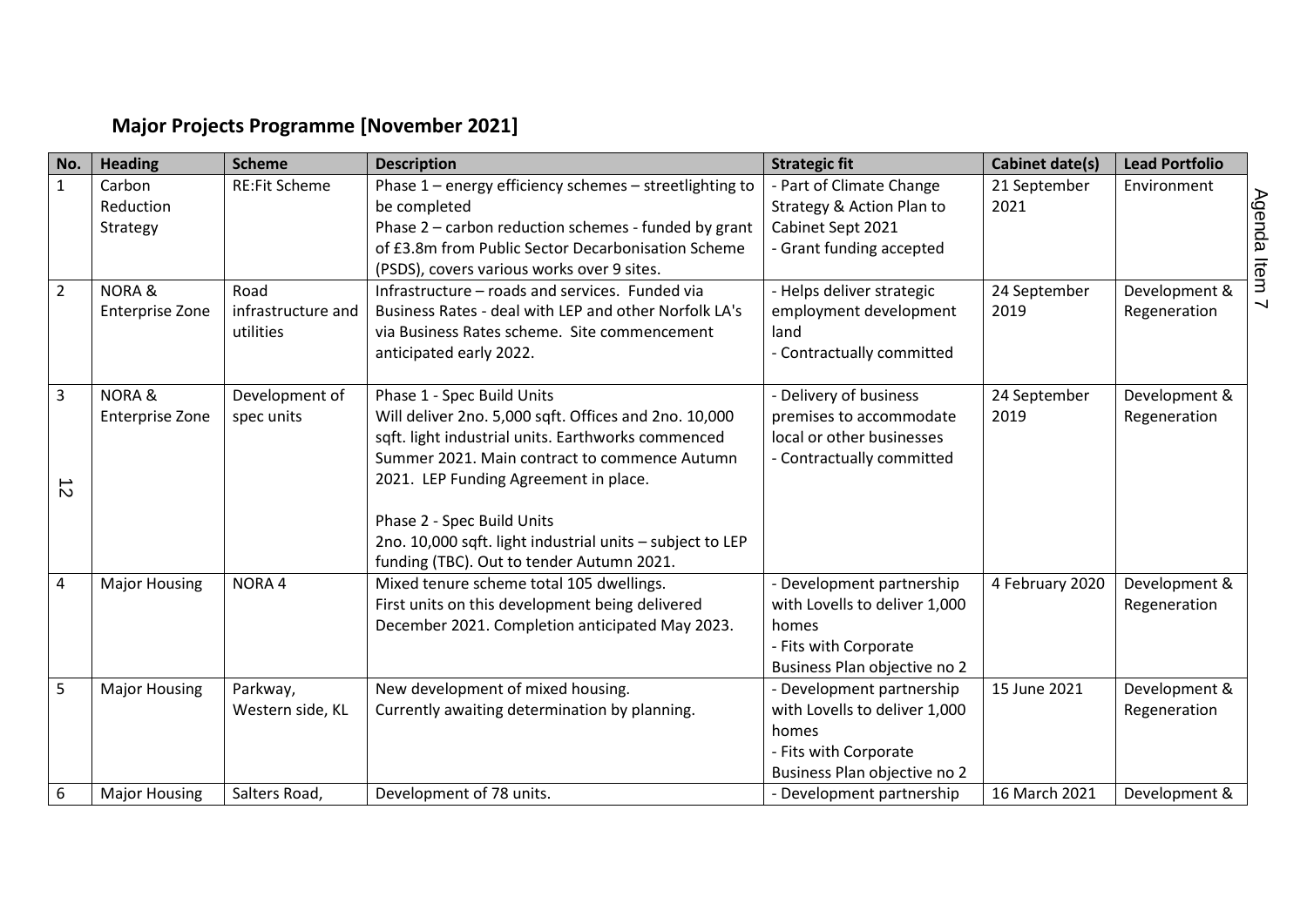| No.            | <b>Heading</b>       | <b>Scheme</b>           | <b>Description</b>                                       | <b>Strategic fit</b>          | <b>Cabinet date(s)</b> | <b>Lead Portfolio</b> |
|----------------|----------------------|-------------------------|----------------------------------------------------------|-------------------------------|------------------------|-----------------------|
|                |                      | King's Lynn (also       | Works have commenced on site.                            | with Lovells to deliver 1,000 |                        | Regeneration          |
|                |                      | known as                |                                                          | homes                         |                        |                       |
|                |                      | Columbia Way)           |                                                          | - Fits with Corporate         |                        |                       |
|                |                      |                         |                                                          | Business Plan objective no 2  |                        |                       |
| $\overline{7}$ | <b>Major Housing</b> | <b>Bus Station and</b>  | Development of 47 units and a new library site.          | - Development partnership     | 2 February 2021        | Development &         |
|                |                      | <b>NCC Library Site</b> | Scheme will also include a 'changing place' as part of   | with Lovells to deliver 1,000 |                        | Regeneration          |
|                |                      | (St Edmunds             | the accessible toilet (public conveniences).             | homes                         |                        |                       |
|                |                      | Terrace),               | Planning achieved earlier in 2021.                       | - Fits with Corporate         |                        |                       |
|                |                      | Hunstanton              |                                                          | Business Plan objective no 2  |                        |                       |
| 8              | <b>Major Housing</b> | Southend Road           | Potential for 32 units, 15% of which need to be          | - Development partnership     | 16 March 2021          | Development &         |
|                |                      | coach / car park,       | affordable. Planning achieved earlier in 2021.           | with Lovells to deliver 1,000 |                        | Regeneration          |
|                |                      | Hunstanton -            |                                                          | homes                         |                        |                       |
|                |                      | potential new           |                                                          | - Fits with Corporate         |                        |                       |
|                |                      | development of          |                                                          | Business Plan objective no 2  |                        |                       |
| $\vec{\omega}$ |                      | mixed housing.          |                                                          |                               |                        |                       |
| 9              | West Winch           | West Winch.             | BCKLWN taking the lead in an overall collaboration       | - This Growth Area is the     | 13 November            | Development &         |
|                | Growth Area          | 3,500 units             | agreement with the multiple owners of the land           | main allocation for housing   | 2018                   | Regeneration          |
|                |                      | allocated in local      | identified within the Local Plan Allocation to deliver a | in the Local Plan             |                        |                       |
|                |                      | plan.                   | strategic housing allocation. Significant infrastructure |                               |                        |                       |
|                |                      |                         | requirements. Working with NCC and Homes England.        |                               |                        |                       |
|                |                      |                         | Joint BCKLWN & NCC Cabinet briefing took place in        |                               |                        |                       |
|                |                      |                         | October 2021.                                            |                               |                        |                       |
| 10             | Regeneration         | South Gate area         | Redevelopment of gateway site into King's Lynn.          | - Within the Town             | 15 June 2021           | Development &         |
|                |                      | regeneration            | Includes potential acquisition of sites, master-         | Investment Plan (TIP).        |                        | Regeneration          |
|                |                      |                         | planning, road scheme and infrastructure. Cabinet        | - Forms part of HAZ           |                        |                       |
|                |                      |                         | agreement to progress summer 2020. Links to NCC          | programme                     |                        |                       |
|                |                      |                         | Levelling Up Fund application for the roundabout.        | - Funding secured for         |                        |                       |
|                |                      |                         |                                                          | master-planning from BRP      |                        |                       |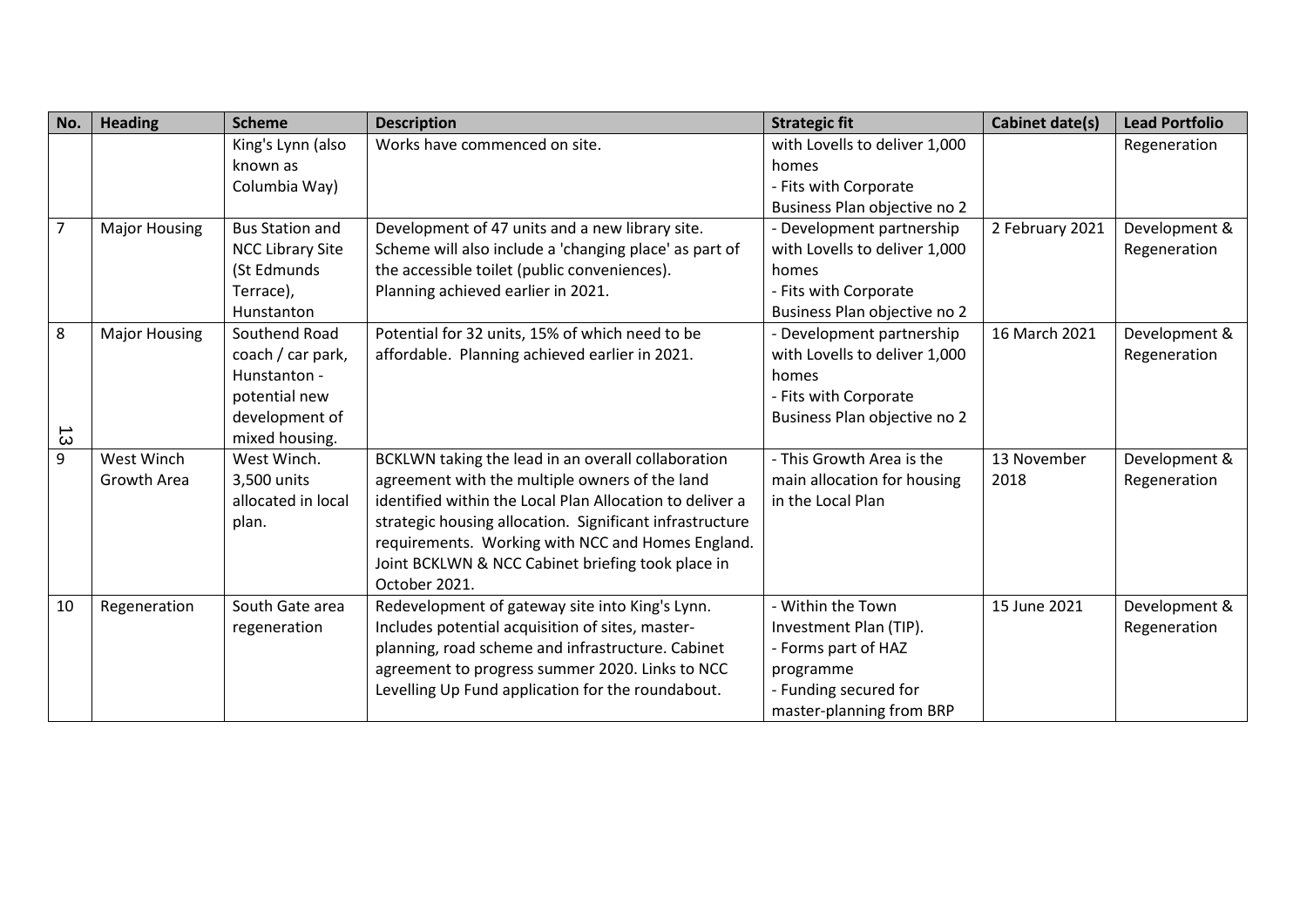| No. | <b>Heading</b> | <b>Scheme</b>      | <b>Description</b>                                 | <b>Strategic fit</b>    | Cabinet date(s) | <b>Lead Portfolio</b> |
|-----|----------------|--------------------|----------------------------------------------------|-------------------------|-----------------|-----------------------|
| 11  | Town Deal      | Various projects / | £25m of Town Deal Funding to enhance the long-term | - Agreed under the Town | 24 August 2021  | Business,             |
|     |                | programmes of      | economic outlook and growth of King's Lynn.        | Deal with government    |                 | Culture &             |
|     |                | work               | Projects/programmes of work are:                   |                         |                 | Heritage              |
|     |                |                    | - Multi-user community hub                         |                         |                 |                       |
|     |                |                    | - Youth and retraining pledge                      |                         |                 |                       |
|     |                |                    | - St George's Guildhall Complex                    |                         |                 |                       |
|     |                |                    | - School of Nursing                                |                         |                 |                       |
|     |                |                    | - Active and clean connectivity                    |                         |                 |                       |
|     |                |                    | - Riverfront regeneration                          |                         |                 |                       |
|     |                |                    | - Town centre repurposing                          |                         |                 |                       |
|     |                |                    | - Public realm                                     |                         |                 |                       |
|     |                |                    |                                                    |                         |                 |                       |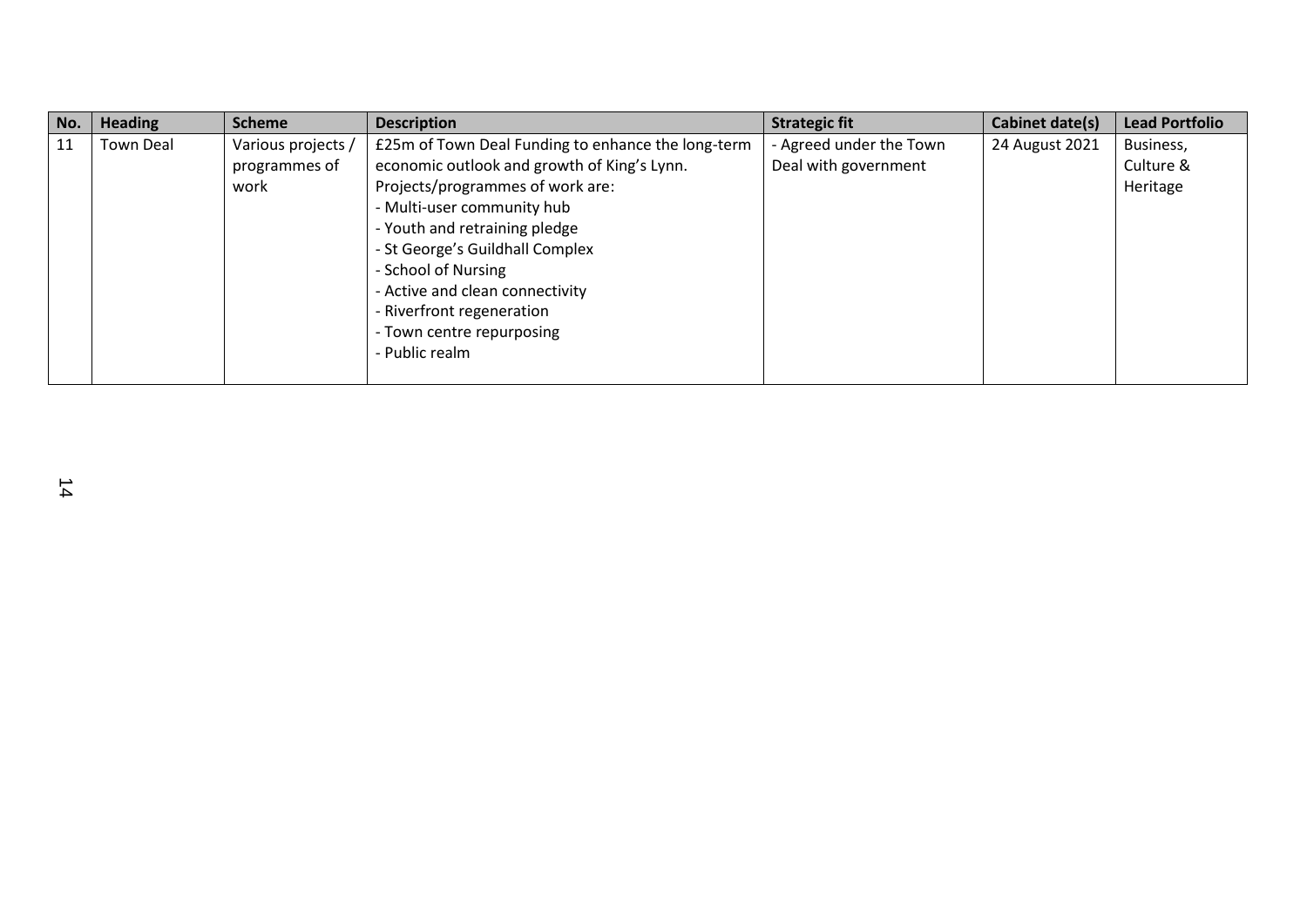Document is Restricted Agenda Item 12<br>
Document is Restricted<br>
Document is Restricted<br>
15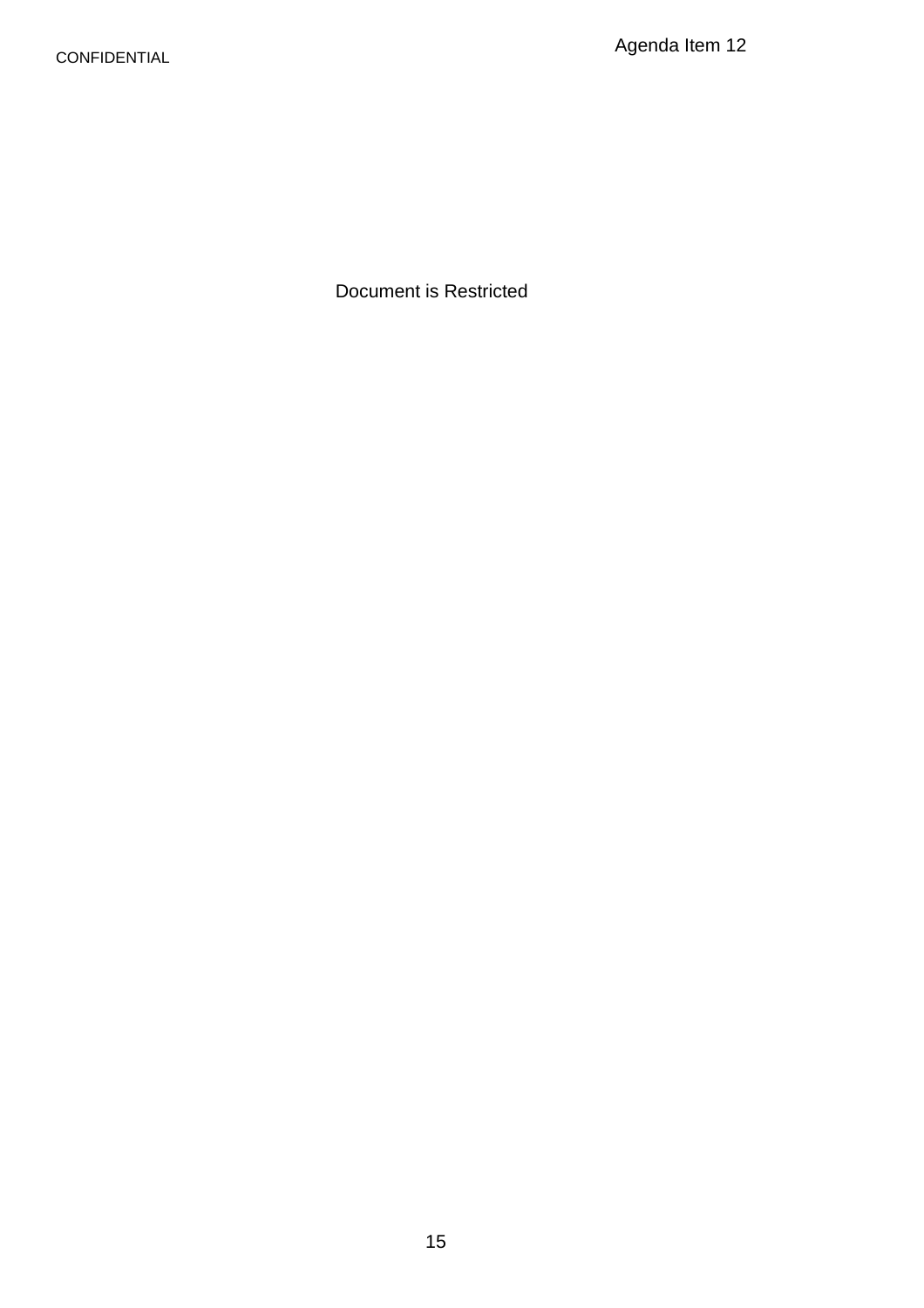Document is Restricted Agenda Item 13 CONFIDENTIAL<br>Document is Restricted<br>22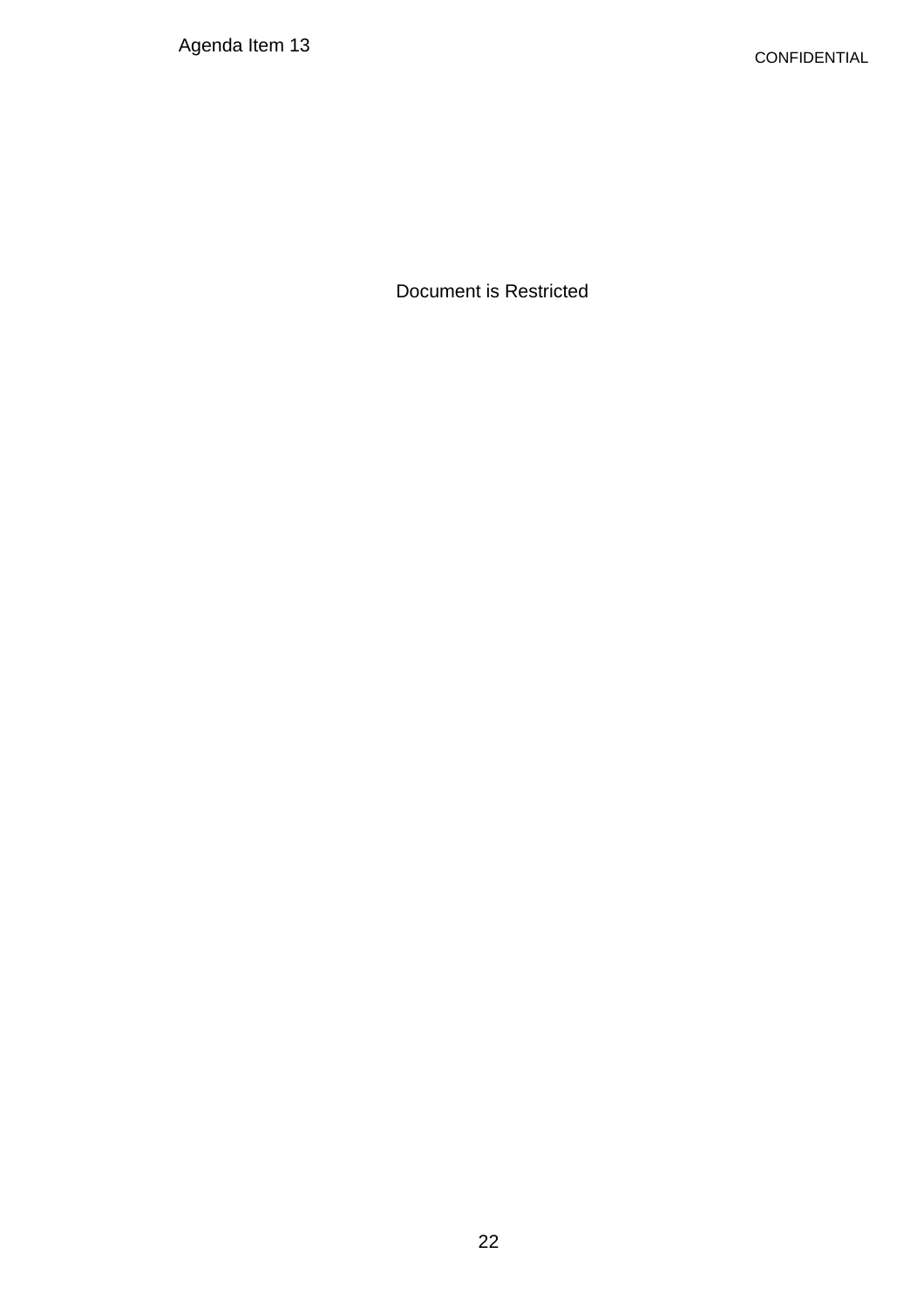Document is Restricted Agenda Item 14 CONFIDENTIAL<br>Document is Restricted<br>26